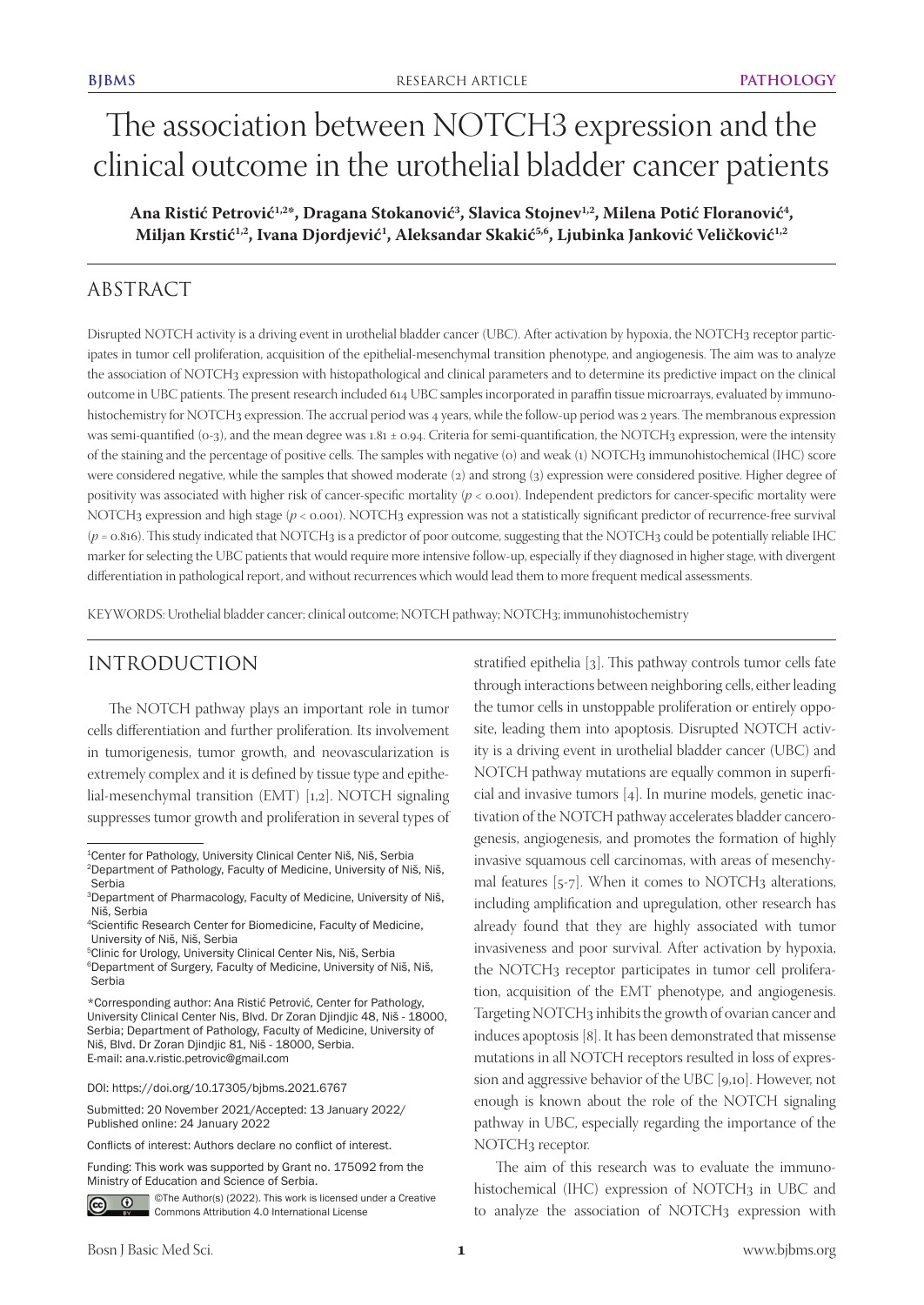histopathological and clinical parameters, as well as, to determine its predictive impact on the clinical outcome: Cancerspecific, overall, and recurrence-free patients' survival.

### MATERIALS AND METHODS

The current study included 614 samples from the primary lesion of UBC patients with pathologic stage pTa to pT<sub>4</sub>, who had undergone transurethral resection (TUR), partial resection, or radical cystectomy. All cases were diagnosed at the Center for Pathology, University Clinical Center Niš, Serbia, between March 2006 and December 2010. The study was approved by local ethical committee (12-15637-2/6). The patient's average age was  $66.38 \pm 10.02$  years, with approximately 3 times more male 469 (76.4%) patients. Hematuria was the first sign in 519 patients. The patients were diagnosed in pTa (31.1%), pT1 (45.9%), pT2 (17.3%), pT3 (3.9%), and pT4 (1.8%) stage. About 12% of the cases were from the settlements linked to the Balkan endemic nephropathy. In areas where BEN is endemic, the incidence of the urothelial cancer is significantly higher than in non-endemic regions [11]. Occupational exposure to known carcinogens (aromatic amines, nitrosamines, and polycyclic aromatic hydrocarbons) was observed in 47 UBC patients. Only several patients were with positive family history for the UBC (2.9%).

The accrual period was 4 years, while the follow-up period was 2 years. During that period, patients were monitored for recurrence and mortality.

The histological sections were processed from tissue fixed in 10% formalin by standard procedure and stained with hematoxylin and eosin (H&E). H&E-stained slides were used to assess histological grade (low and high grade), pathological stage (pT), growth of tumor (papillary/solid), the presence of carcinoma *in situ* (CIS), and divergent differentiation within the tumor (i.e., UBC with squamous differentiation and/or with glandular differentiation, and/or with trophoblastic differentiation), according to the WHO criteria [12]. This study included 73 (11.9%) cases of UBC with divergent differentiation, mostly squamous. Squamous differentiation was present in 53 UBCs, glandular in 12 cases, and trophoblastic differentiation in nine cases. Samples from 614 paraffin-embedded tissue blocks were extracted by 2 mm needle and incorporated in tissue microarrays. For constructing the microarrays, we chose the parts of the tumor with maximum of the angiogenic activity, according to microvessel density (established with CD34 positive endothelial cells) and high levels of vascular endothelial growth factor (VEGF) and VEGF receptor 1, which we established earlier and published previously [13-16]. Sections from created tissue microarrays were prepared overnight in a thermostat at a temperature of 58°C. After preparation, the slides were processed in a semi-automatic IHC diagnostic system (Ventana Inc.) and the IHC staining was performed using a rabbit polyclonal antibody to NOTCH<sub>3</sub> (ab23426, Abcam, Cambridge, UK) at a concentration of  $5 \mu g/ml$ . The slides were reviewed independently by three pathologists (ARP, SS, and LjJV). Interobserver discrepancies were resolved using a double-headed microscope. Since there is no validated scoring system for interpreting IHC staining for NOTCH3 and limited previous experience with this biomolecule in UBC, IHC cutoff value was defined according to scientific data that are available. We modified and semi-quantified previously published scoring systems for interpretation NOTCH3 expression [17-19] and other proteins expressed on the membrane [20,21]. Cytoplasmic or nuclear staining was considered non-specific and there were only few UBCs that appeared with aberrant NOTCH3 expression. Due to low number of negative samples, we semi-quantified NOTCH3 expression to assess whether the expression increases with higher tumor stage. Criteria for semi-quantification, the NOTCH3 expression, were the intensity of the IHC staining and the percentage of positive cells.

Intensity scoring was as follows:  $o$  – for no expression at all;  $1$  – weak intensity;  $2$  – moderate intensity; and  $3$  – strong intensity. In positive samples, the staining pattern on the membrane was uniform. The other criterion was the percentage of positive cells as follows:  $o - no$  positive cells,  $1 - up$  to 20% of positive cells,  $2 - 20 - 50\%$  of positive cells,  $3 - 50 - 80\%$  of positive cells, and  $4 - > 80\%$  of positive cells. Considering both criteria, the final IHC score was as follows:  $o-z$  = negative  $(o)$ ;  $3-4 = \text{mild/weak}$  (1);  $5 = \text{moderate}$  (2); and  $6-7 = \text{strongly posi-}$ tive  $(3)$ . The samples with negative  $(0)$  and weak  $(1)$  NOTCH<sub>3</sub> IHC score were considered negative, while the samples that showed moderate (2) and strong (3) expression were considered positive.

#### Statistical analysis

All analyses were performed with the SPSS statistical package (SPSS v. 20.0, Chicago, USA). Data are presented as mean with standard deviation, for continuous variables, and as absolute numbers, for categorical variables. The association between various patients' and UBCs' characteristics, including NOTCH3 expression, was tested using parametric (Student's t-test, ANOVA, Pearson's test of correlation) or non-parametric tests (x<sup>2</sup>-test). Cox regression modeling, univariate and multivariate, was performed to determine the predictive value of various independent variables for patients' survival. The significance of NOTCH3 expression in survival prediction was depicted with Kaplan–Meier curves. *p* < 0.05 was considered statistically significant.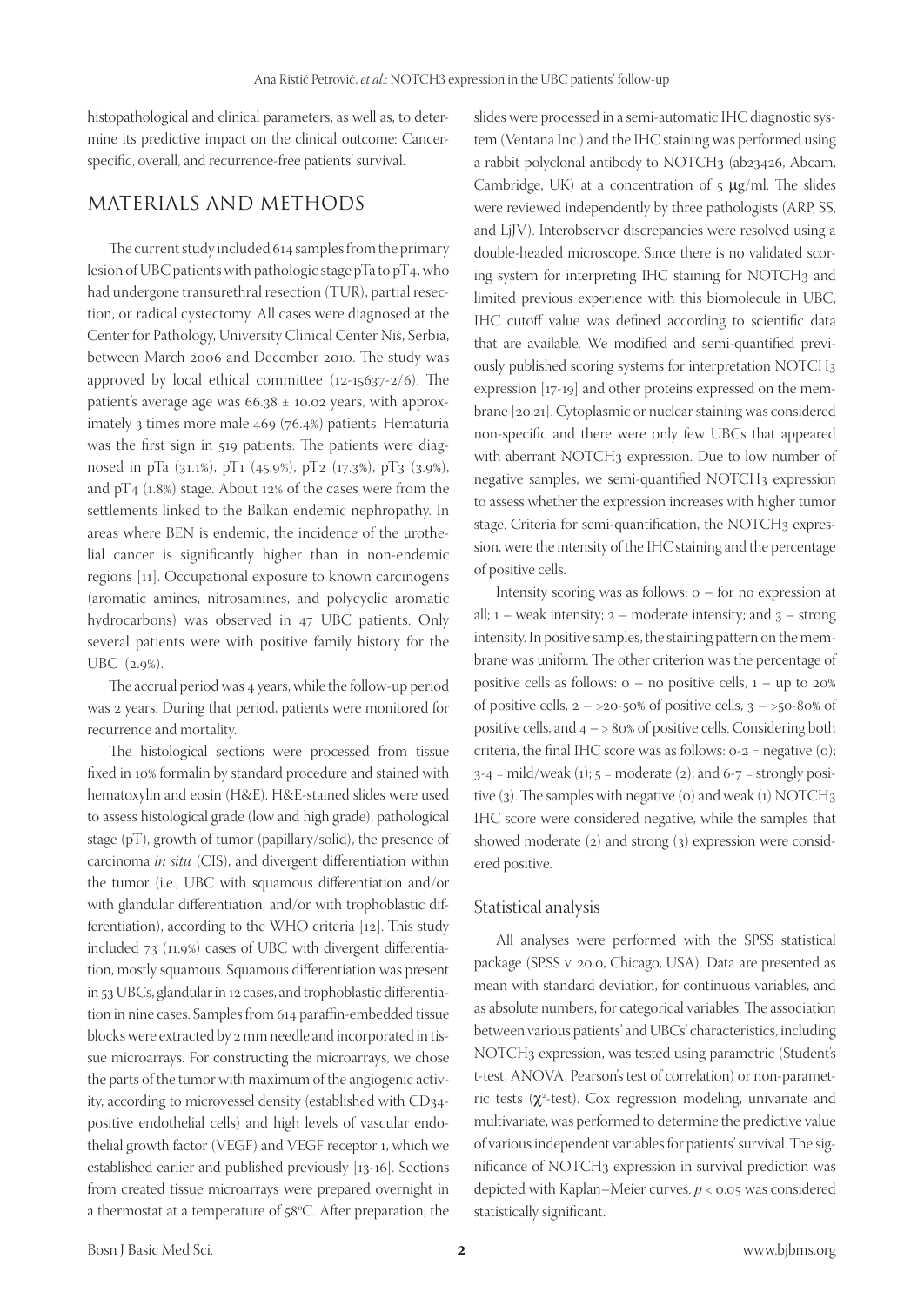#### Ethical statement

The study was approved by local ethical committee  $(12-15637-2/6)$ .

#### RESULTS

IHC staining for NOTCH3 showed that the vast majority of the UBCs expressed NOTCH3 (91.5%), at certain degree. The intensity of the membranous expression was semi-quantified ( $o-3$ ), and the mean degree was  $1.81 \pm 0.94$  (Figure 1).

#### NOTCH3 positivity and patients' and UBC's characteristics

Patients' and UBC samples' characteristics, according to NOTCH3 positivity, are shown in Table 1. Due to low number of negative samples, *post hoc* analysis using semi-quantified NOTCH3 staining was performed. The results obtained are presented in Table 2. There was a weak positive correlation between NOTCH<sub>3</sub> positivity and patients' age ( $p < 0.001$ ). Furthermore, higher degree of NOTCH3 staining was observed in high-grade tumors ( $p <$  0.001), staged pTa and pT1  $(p < 0.001)$ , and with no history of exposure to known carcinogens ( $p < 0.05$ ).

#### Overall and recurrence-free survival

The median follow-up in the study group was 45.0 (24.0- 64.0) months. During this period, the mortality rate was 42.5%, UBC specific in most of the cases (69.7%). Recurrences occurred in 230  $(37.5%)$  patients, mostly 1 time  $(58.7%).$  The median recurrence-free period was 12.0 (0.0-44.0) months.



FIGURE 1. NOTCH3 expression in UBC; (A) NOTCH3-positive endothelial cells and NOTCH3-negative (0) tumor cells in pTa UBC (×100); (B) intermediate, focal NOTCH3 (1) staining in high-grade pT1 UBC (×200); (C) intermediate, diffuse NOTCH3 (2) staining in low-grade pT1 UBC (×100); (D) intense, diffuse NOTCH3 (3) staining in pT2 UBC (×200). UBC: Urothelial bladder cancer

The differences in NOTCH<sub>3</sub> expression according to survival are presented in Table 3. There was a weak negative correlation between NOTCH3 expression and the overall survival ( $\rho$  = -0.103,  $p < 0.001$ ) and cancer-specific mortality  $(\rho = -0.068, p < 0.05)$ .

Figure 2 presents the overall survival of bladder cancer patients according to NOTCH3 expression (0-3). Each higher degree of positivity is associated with 1.3 times higher risk of mortality  $(p < 0.001)$ .

Cox regression model adjusted for patients age, predicting overall mortality, was created  $(\chi^2=297.255, p < 0.001)$ . Several predictors, identified by univariate modeling, were excluded from the multivariate model due to high colinearity. Four independent predictors were identified. The overall mortality increased 1.2 times with each higher degree of NOTCH3 expression  $(p < 0.01)$  and 2.1 times  $(p < 0.001)$  with each higher tumor stage. In contrast, each new recurrence increases survival 1.4 times  $(p < 0.001)$ . Moreover, patients with divergent differentiation cancer had 1.5 times shorter survival  $(p < 0.05)$  (Table 4).

Concerning cancer-specific survival, each higher degree of positivity was associated with 1.4 higher risk of cancer-specific mortality  $(p < 0.001)$  (Figure 3).

TABLE 1. Histopathological and clinical characteristics of urothelial bladder cancer patients according to NOTCH3 expression

|                            | NOTCH3          | NOTCH <sub>3</sub> | t $(p)$ <sup>**</sup> or $\chi^2(p)$ <sup>**</sup> |
|----------------------------|-----------------|--------------------|----------------------------------------------------|
|                            | negative        | positive           | or $Z(p)$ ***                                      |
| Age (years)                | $64.04 + 10.74$ | 66.58+9.93         | $1.71(0.09)$ *                                     |
| Gender (male/female)       | 40/12           | 429/133            | $0.00(1.00)$ **                                    |
| Tumor grade (high)         | 25              | 237                | $0.46(0.50)$ **                                    |
| pT stage                   |                 |                    |                                                    |
| pTa                        | 16              | 175                | $15.33(0.00)$ **                                   |
| pT1                        | 15              | 267                | $1.90(0.06)$ ***                                   |
| pT <sub>2</sub>            | 13              | 93                 |                                                    |
| pT3                        | 5               | 19                 |                                                    |
| pT4                        | 3               | 8                  |                                                    |
| Muscle – invasive          | 21              | 120                | $8.49(0.00)$ **                                    |
| UBC(pT2, pT3, pT4)         |                 |                    |                                                    |
| Divergent                  | 6               | 67                 | $0.00(1.00)$ **                                    |
| differentiation (yes)      |                 |                    |                                                    |
| $CIS$ (yes)                | 3               | 37                 | $0.00(1.00)$ **                                    |
| First sign                 |                 |                    |                                                    |
| Hematuria                  | 43              | 476                | $0.22(0.97)$ **                                    |
| Voiding difficulties       | 6               | 54                 |                                                    |
| Urinary discomfort         | 1               | 12                 |                                                    |
| Ultrasound signs           | $\overline{2}$  | 20                 |                                                    |
| Family history             |                 |                    |                                                    |
| None                       | 48              | 496                | $1.79(0.62)$ **                                    |
| Urothelial bladder         | 2               | 16                 |                                                    |
| cancer                     |                 |                    |                                                    |
| Other malignancies         | 1               | 33                 |                                                    |
| Renal failure              | 1               | 17                 |                                                    |
| Exposure to known          | 4               | 43                 | $0.00(1.00)$ <sup>**</sup>                         |
| carcinogens                |                 |                    |                                                    |
| Endemic <sup>1</sup> (yes) | 4               | 70                 | $0.62(0.43)$ **                                    |
|                            |                 |                    |                                                    |

<sup>1</sup>Endemic – from settlements linked to BEN. CIS: Carcinoma *in situ*; UBC: Urothelial bladder cancer. Bold - p < 0.05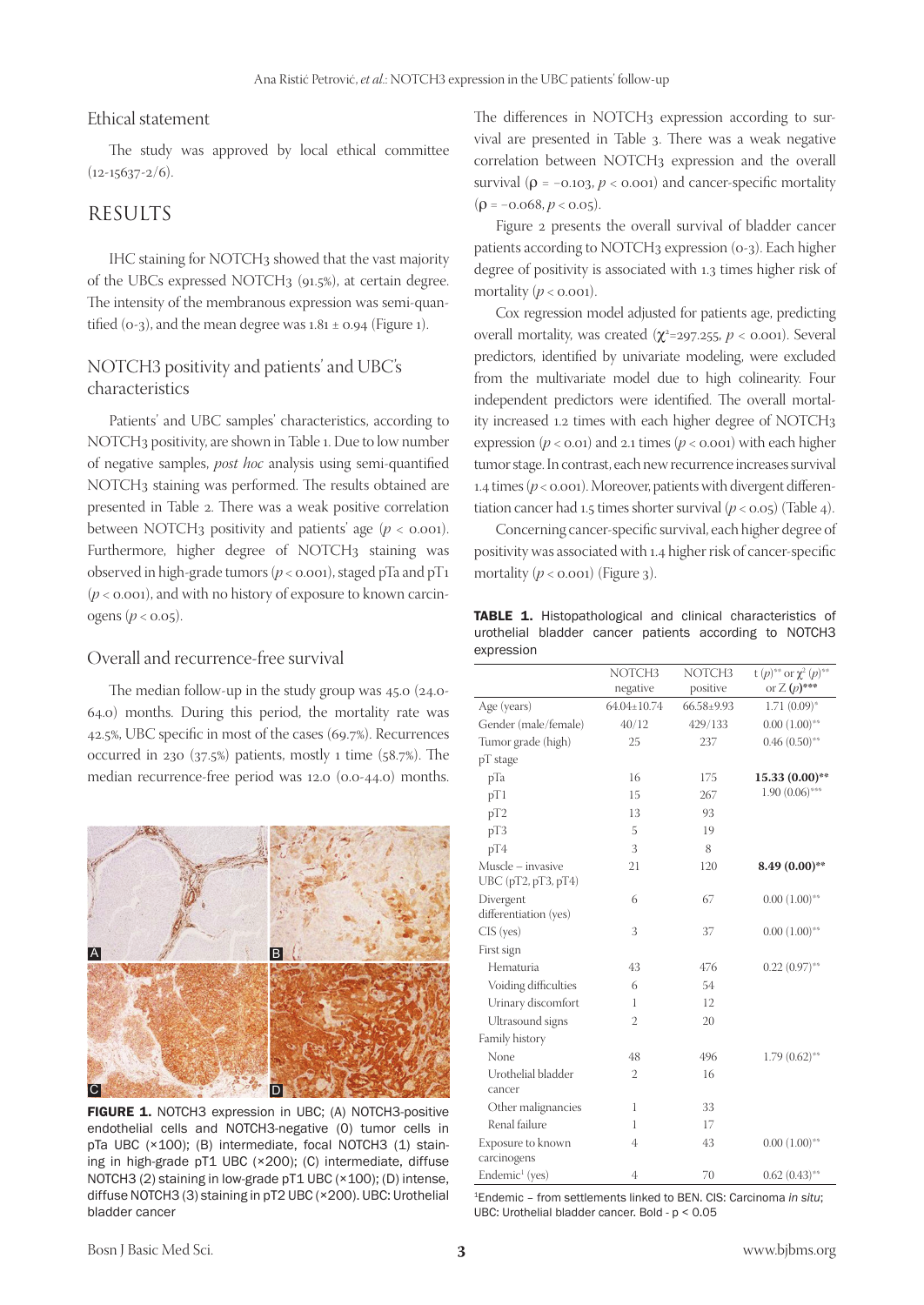Cox regression model, predicting cancer-specific mortality, was created ( $\chi^2$ =251.886,  $p <$  0.001) and adjusted for patients age. NOTCH<sub>3</sub> was shown to be an independent predictor of UBC-specific mortality – each higher degree of its expression increased the risk 1.3 times  $(p < 0.01)$ . The other



FIGURE 2. Kaplan–Meier survival curves showing overall survival of 614 bladder cancer patients with negative (0=no staining; 1=weak and/or focal staining) and positive (2=diffuse, intermediate staining; 3=strong, diffuse staining) NOTCH3 expression.

TABLE 2. *Post hoc* analysis with semi‑quantified NOTCH3 expression

independent predictors of UBC-specific survival were pathological tumor stage (HR = 2.520, *p* < 0.001), divergent differentiation (HR =  $1.631, p < 0.05$ ), and the number of recurrences (HR =  $0.515$ ,  $p < 0.001$ ) (Table 5). The same independent predictors were found for the overall mortality as well. After comparing the two models obtained, the predictive value of the number of relapses was higher for overall mortality, while NOTCH3 expression, tumor stage, and cancer divergent differentiation had greater value in predicting UBC-specific mortality.

NOTCH3 expression was not a statistically significant predictor of recurrence-free survival ( $p = 0.816$ ) (Figure 4).

### DISCUSSION

NOTCH signaling pathway mediates between hypoxia, EMT, and angiogenesis [22,23]. High levels of tumor hypoxia are associated with higher angiogenic activity and invasiveness through acquisition the EMT phenotype [24]. In a hypoxic environment, NOTCH signaling has been implicated in pericyte recruitment, microvessel sprouting, branching, and finally vessel maturation [25,26]. Considerable studies have shown that activated Notch pathway increases the possibility of metastasis with poor outcome on the basis of involvement in hypoxia, tumor perfusion, and angiogenesis [27,28].

|                                          | NOTCH3(0)         | NOTCH3(1)         | NOTCH <sub>3</sub> (2) | NOTCH <sub>3</sub> (3) | r $(p)^*$ or t $(p)^{**}$ or F $(p)^{***}$ |
|------------------------------------------|-------------------|-------------------|------------------------|------------------------|--------------------------------------------|
| Age (years)                              | $64.04 \pm 10.74$ | $64.59 \pm 10.31$ | $66.17 \pm 10.14$      | $69.13 \pm 8.73$       | $0.18(0.00)*$                              |
| Gender (male/female)                     | 40/12             | 137/47            | 158/47                 | 134/39                 | $0.49(0.62)$ **                            |
| Tumor grade (high)                       | 25                | 52                | 80                     | 105                    | $1.59(0.00)$ **                            |
| pT stage                                 |                   |                   |                        |                        |                                            |
| pTa                                      | 16                | 79                | 66                     | 30                     | $8.54(0.00)$ ***                           |
| pT1                                      | 15                | 73                | 103                    | 91                     |                                            |
| pT <sub>2</sub>                          | 13                | 19                | 28                     | 46                     |                                            |
| pT3                                      | 5                 | 9                 | 5                      | 5                      |                                            |
| pT4                                      | 3                 | 4                 | 3                      | 1                      |                                            |
| Muscle - invasive<br>UBC (pT2, pT3, pT4) | 21                | 32                | 37                     | 52                     | $0.42(0.67)$ *                             |
| Divergent<br>differentiation (yes)       | 6                 | 17                | 21                     | 29                     | $1.81(0.07)$ **                            |
| CIS (yes)                                | 3                 | 8                 | 12                     | 17                     | $1.83(0.07)$ **                            |
| First sign                               |                   |                   |                        |                        |                                            |
| Hematuria                                | 43                | 157               | 174                    | 145                    | $0.24(0.87)$ ***                           |
| Voiding difficulties                     | 6                 | 18                | 20                     | 16                     |                                            |
| Urinary discomfort                       | 1                 | 3                 | 4                      | 5                      |                                            |
| Ultrasound signs                         | $\mathfrak{2}$    | 6                 | 7                      | 7                      |                                            |
| Family history                           |                   |                   |                        |                        |                                            |
| None                                     | 48                | 166               | 177                    | 153                    | $1.50(0.21)$ ***                           |
| Urothelial bladder cancer                | $\mathfrak{2}$    | 5                 | 10                     | $\mathbf{1}$           |                                            |
| Other malignancies                       |                   | 9                 | 11                     | 13                     |                                            |
| Renal failure                            |                   | 4                 | 7                      | 6                      |                                            |
| Exposure to known<br>carcinogens         | 4                 | 22                | 15                     | 6                      | $2.46(0.01)$ **                            |
| Endemic <sup>1</sup> (yes)               | $\overline{4}$    | 27                | 18                     | 25                     | $0.51(0.61)$ **                            |

<sup>1</sup>Endemic – from settlements linked to BEN. CIS: Carcinoma *in situ*; UBC: Urothelial bladder cancer. Bold - p < 0.05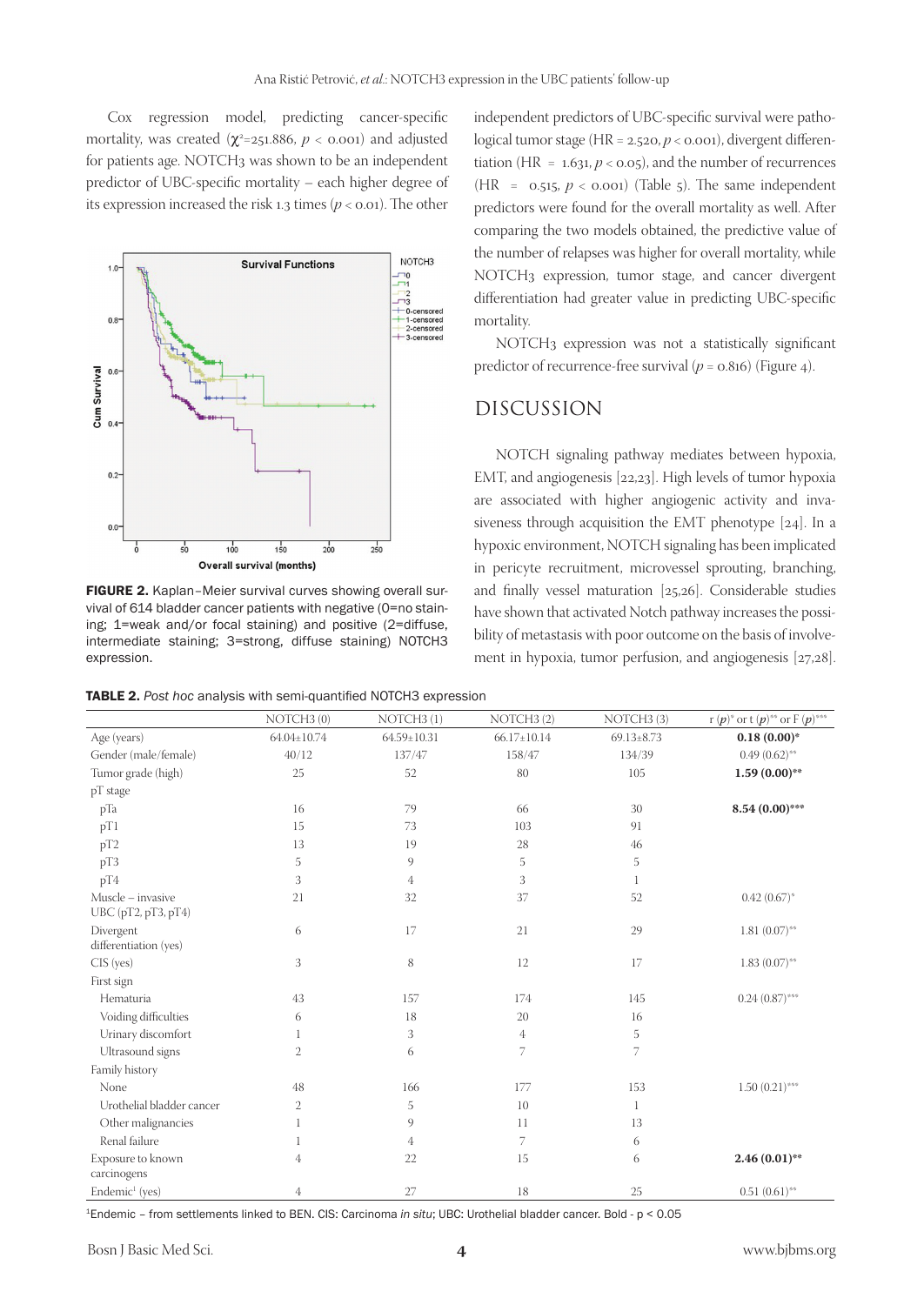| <b>TABLE 3.</b> Patients' survival according to NOTCH3 expression |  |  |  |  |
|-------------------------------------------------------------------|--|--|--|--|
|-------------------------------------------------------------------|--|--|--|--|

|                         | Mortality (no)                 | Mortality (yes)                 | t $(p)^*$ or $\chi^2(p)^{**}$ |
|-------------------------|--------------------------------|---------------------------------|-------------------------------|
| NOTCH3 expression (yes) | 322 (91.2%)                    | 240 (92.0%)                     | $0.03(0.86)$ **               |
| NOTCH3 expression (0-3) | $1.69 + 0.90$                  | $1.98 + 0.97$                   | $3.94(0.00)$ *                |
|                         | Cancer-specific mortality (no) | Cancer-specific mortality (yes) |                               |
| NOTCH3 expression (yes) | 395 (91.4%)                    | 167 (91.8%)                     | $0.00(1.00)$ <sup>**</sup>    |
| NOTCH3 expression (0-3) | $1.72 + 0.91$                  | $2.03 \pm 0.97$                 | $3.80(0.00)$ *                |
|                         | Recurrence free (yes)          | Recurrence free (no)            |                               |
| NOTCH3 expression (yes) | 351 (91.4%)                    | 211 (91.7%)                     | $0.00(1.00)$ <sup>**</sup>    |
| NOTCH3 expression (0-3) | $1.77 \pm 0.94$                | $1.84 \pm 0.94$                 | $0.97(0.33)^{*}$              |

Bold -  $p < 0.05$ 

#### TABLE 4. Cox regression model of overall survival

|                                    | Univariate           |                  | Multivariate         |                  |
|------------------------------------|----------------------|------------------|----------------------|------------------|
|                                    | $HR(95\% CI for HR)$ | $\boldsymbol{p}$ | $HR(95\% CI for HR)$ | $\boldsymbol{p}$ |
| $NOTCH3 (0-3)$                     | $1.30(1.14-1.49)$    | 0.00             | $1.20(1.05-1.37)$    | 0.01             |
| Age (years)                        | $1.05(1.04-1.07)$    | 0.00             | $1.05(1.04-1.07)$    | 0.00             |
| Tumor grade (high vs. low)         | 4.48 (3.44-5.82)     | 0.00             |                      |                  |
| Tumor stage (pTa-T4)               | $2.18(1.96-2.43)$    | 0.00             | $2.13(1.88-4.42)$    | 0.00             |
| Stadium (invasive vs. superficial) | 5.12 (3.99-6.56)     | 0.00             |                      |                  |
| Divergent differentiation          | $1.97(1.42 - 2.74)$  | 0.00             | $1.48(1.05-2.08)$    | 0.02             |
| <b>CIS</b>                         | $1.61(1.04-2.49)$    | 0.03             | $0.70(0.44-1.10)$    | 0.12             |
| Recurrences (yes)                  | $0.29(0.21-0.39)$    | 0.00             |                      |                  |
| Recurrences (N)                    | $0.47(0.39-0.57)$    | 0.00             | $0.48(0.40-0.59)$    | 0.00             |
| Hematuria as 1 <sup>st</sup> sign  | $2.05(1.45-2.90)$    | 0.00             | $1.27(0.88-1.83)$    | 0.21             |
| Family history                     | $0.58(0.37-0.90)$    | 0.02             | $0.76(0.48-1.20)$    | 0.23             |
| Therapy <sup>1</sup>               | $1.88(1.68-2.10)$    | 0.00             |                      |                  |
| Exposure to known carcinogens      | $0.28(0.13-0.59)$    | 0.00             | $0.69(0.32-1.47)$    | 0.34             |

<sup>1</sup>Therapy: TUR < TUR + BCG vaccine < partial cystectomy < radical cystectomy. CIS: Carcinoma *in situ.* Bold - p < 0.05

| <b>TABLE 5.</b> Cox regression model of UBC-specific survival |  |
|---------------------------------------------------------------|--|
|---------------------------------------------------------------|--|

|                                           | Univariate         |      | Multivariate         |                  |
|-------------------------------------------|--------------------|------|----------------------|------------------|
|                                           | HR (95% CI for HR) | p    | $HR(95\% CI for HR)$ | $\boldsymbol{p}$ |
| $NOTCH3 (0-3)$                            | $1.37(1.17-1.62)$  | 0.00 | $1.25(1.07-1.46)$    | 0.01             |
| Age (years)                               | $1.05(1.03-1.06)$  | 0.00 | $1.04(1.02-1.06)$    | 0.00             |
| Tumor grade (high vs. low)                | 7.88 (5.78-11.34)  | 0.00 |                      |                  |
| Tumor stage (pTa-pT4)                     | $2.51(2.21-2.84)$  | 0.00 | $2.52(2.18-2.92)$    | 0.00             |
| Stage (muscle – invasive vs. superficial) | $7.44(5.52-10.04)$ | 0.00 |                      |                  |
| Divergent differentiation                 | $2.23(1.54-3.25)$  | 0.00 | $1.63(1.10-2.41)$    | 0.01             |
| CIS <sub></sub>                           | $1.78(1.08-2.93)$  | 0.02 | $0.68(0.40-1.14)$    | 0.14             |
| Recurrences (yes)                         | $0.33(0.23-0.48)$  | 0.00 |                      |                  |
| Recurrences $(N)$                         | $0.50(0.40-0.62)$  | 0.00 | $0.52(0.41-0.65)$    | 0.00             |
| Exposure to carcinogens                   | $0.29(0.12-0.71)$  | 0.01 | $1.12(0.45-2.80)$    | 0.81             |
| Hematuria as first sign                   | $2.35(1.59-3.49)$  | 0.00 | $1.38(0.91-2.09)$    | 0.13             |
| Therapy <sup>1</sup>                      | $2.66(2.28-3.10)$  | 0.00 |                      |                  |

<sup>1</sup>Therapy: TUR < TUR + BCG < partial cystectomy < radical cystectomy. CIS: Carcinoma *in situ.* Bold - p < 0.05

Although Rampias et al. indicated the new tumor suppressor role for the NOTCH pathway, studies have revealed that not all NOTCH receptors have the same involvement in UBC [4]. NOTCH1 expression is decreased in UBC, suggesting a tumor-suppressive role. On the contrary, it has been demonstrated that NOTCH2 acts as an oncogene that promotes cell proliferation, aggressiveness, and metastasis through EMT, cell cycle progression, and maintenance of stemness [6]. NOTCH3 is activated by chronic hypoxia and it is widely expressed throughout tumor angiogenesis [29]. In ovarian cancer, NOTCH3 overexpression induces EMT, chemoresistance, and is associated with poor overall survival [30,31].

The present study showed that NOTCH3 expression correlates with UBC-specific mortality. Zhang et al. found that high NOTCH3 expression was associated with poor patient survival, which is in accordance with our results. Recent studies showed that NOTCH3 knockdown decreases UBC growth *in vivo*. Decreased NOTCH<sub>3</sub> expression sensitizes urothelial cancer cells to cisplatin. Moreover, Zhang et al. suggested that decreasing the expression of NOTCH3 using histone deacetylase inhibitors is likely to become an effective therapeutic strategy for UBC [32].

NOTCH3 acetylation/deacetylation represents a key regulatory switch in the control of NOTCH signaling and might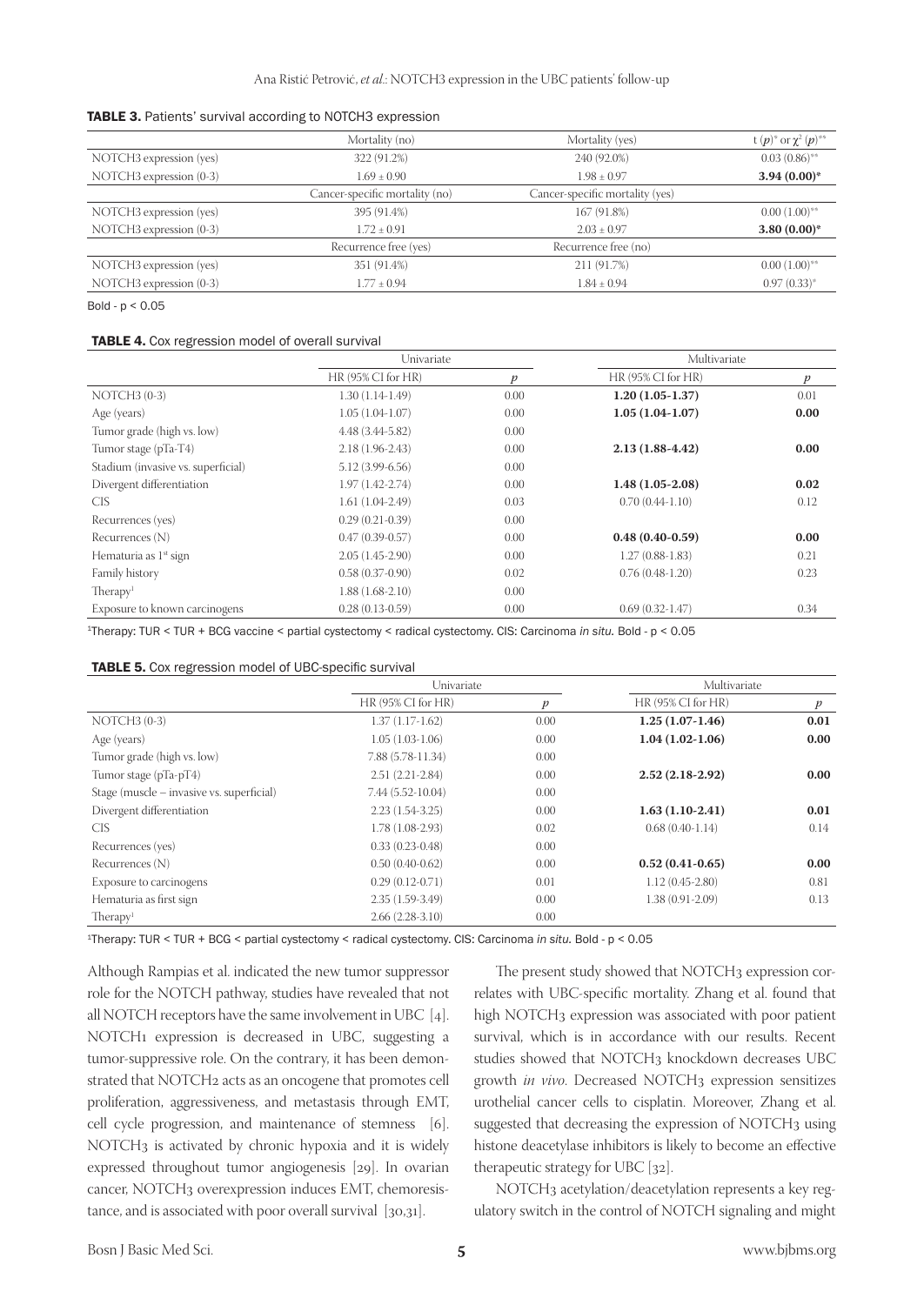

FIGURE 3. Kaplan–Meier survival curves showing cancer-specific survival of 614 bladder cancer patients with negative (0=no staining; 1=weak and/or focal staining) and positive (2= intermediate, diffuse staining; 3=strong, diffuse staining) NOTCH3 expression.



FIGURE 4. Kaplan–Meier survival curves showing recurrence-free survival of 614 bladder cancer patients with negative (0=no staining; 1=weak and/or focal staining) and positive (2=intermediate, diffuse staining; 3=strong, diffuse staining) NOTCH3 expression.

represent a suitable drug target for NOTCH3 sustained UBC. Targeting NOTCH3 is proposed as new promising therapy in other cancers as well [33-35].

Over 90% of our specimens showed a certain degree of NOTCH3 expression, suggesting that the NOTCH3 has relevant role in UBC. Up to date, the most reliable prognostic parameters in histopathological report are histological grade, presence of lymphovascular invasion, and concomitant CIS [36-38]. Regardless of the fact that the UBCs with divergent differentiation behave more aggressively, we did not find a statistical association between divergent differentiation

and NOTCH3 expression. Nevertheless, the divergent differentiation had impact on the survival, both overall and UBCspecific survival. We evaluated the intensity of NOTCH3 expression in a semi-quantitative manner, which revealed that higher degree of NOTCH<sub>3</sub> expression was observed in high-grade tumors and higher degree of positivity associated with higher risk of mortality. We identified NOTCH3 as an independent predictor of poor outcome. Our results indicate that NOTCH3 could be used as a marker of the UBC-specific mortality risk. Consistent with published data, we determined that NOTCH3 expression is associated with patients' age, grade, and stage [39,40]. Better overall survival was found to be in association with recurrent disease and among patients treated with TUR followed with BCG vaccine instillation. In agreement with our results, Thiel et al. showed that the BCG treatment reduces the long-term risk of recurrence and progression in high-risk non-muscle invasive UBC patients [41].

Furthermore, our results showed that the number of recurrences during the follow-up period was a better predictor of cancer-specific survival compared to being recurrence free. As a potential survival predictor, we included total number of recurrences. We have found out that a higher number of recurrences lower the risk of death, each one by 40%. Even though it would be expected to observe more recurrences in patients with longer survival, we suppose that the recurrences were the reason for more frequent doctor-patient interaction and better overall treatment, leading to longer survival. Among all parameters analyzed, solely, the incidence of recurrences was associated with the increased risk of new occurrences. Similar findings were published recently [42]. Greater number of recurrences during the follow-up period was associated with lower tumor stage and positive family history. Unfortunately, in this study, NOTCH3 expression was not a statistically significant predictor of recurrence-free survival. Our results indicate that NOTCH3 expression could be a prognostic IHC marker for the UBC patients clinical follow-up, contributing to a more individual approach by selecting the patients who need to undergo control cystoscopy after a shorter time interval.

### CONCLUSION

This study indicated that the NOTCH<sub>3</sub> is a predictor of poor outcome, suggesting that the NOTCH3 could be potentially reliable IHC marker for selecting the UBC patients that would require more intensive follow-up – especially if they are diagnosed in higher stage, with divergent differentiation in pathological report, and without recurrences which would lead them to more frequent medical assessments. Understanding the role of the NOTCH pathway, the interplay between NOTCH receptors, and their importance in the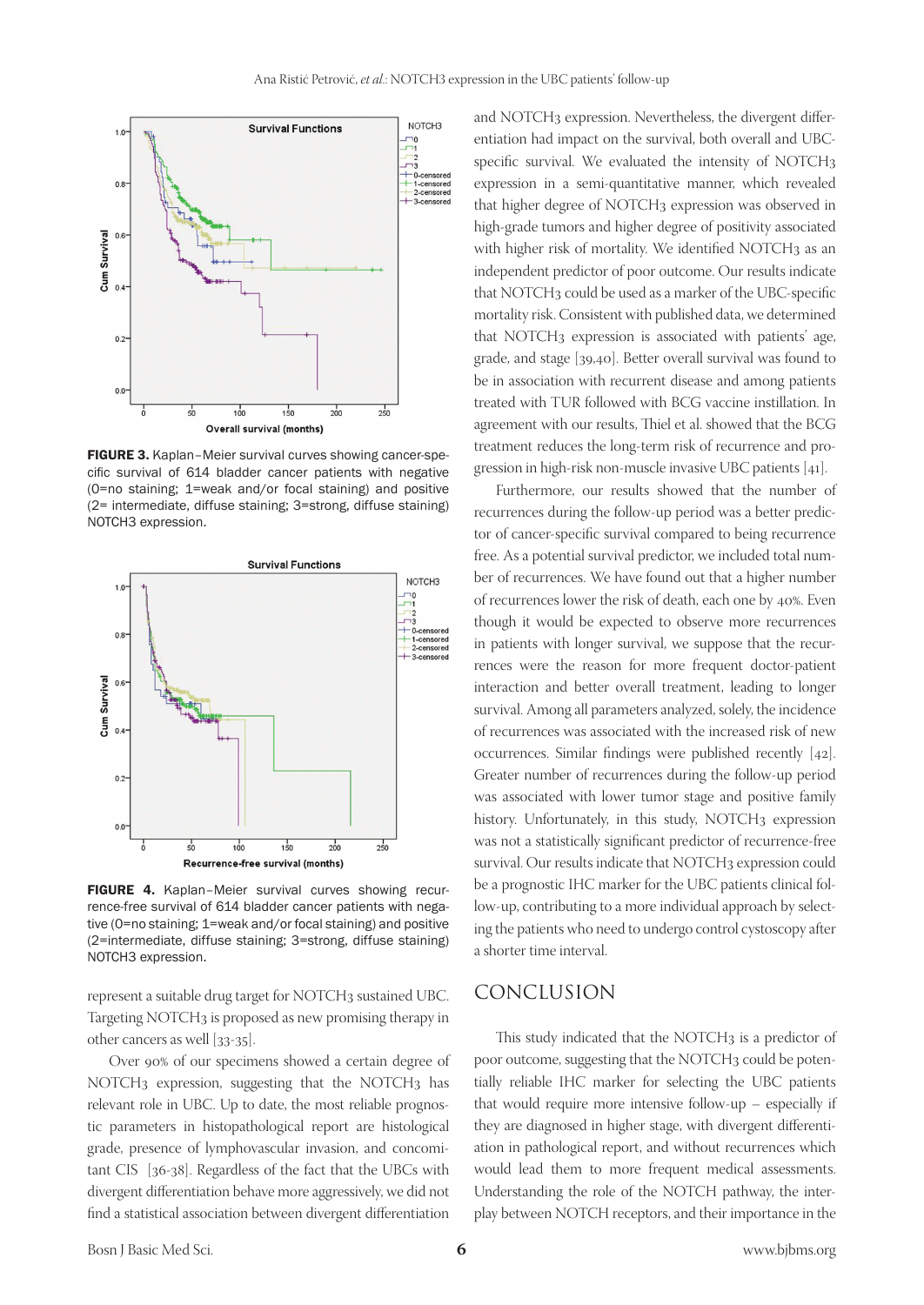UBC could bring about new possibilities for better controlling one of the most prevalent cancers in urology.

## REFERENCES

- [1] Li Y, Lin K, Yang Z, Han N, Quan X, Guo X, et al. Bladder cancer stem cells: Clonal origin and therapeutic perspectives. Oncotarget 2017;8(39):66668-79. https://doi.org/10.18632/oncotarget.19112
- [2] Maraver A, Fernandez-Marcos PJ, Cash TP, Mendez-Pertuz M, Dueñas M, Maietta P, et al. NOTCH pathway inactivation promotes bladder cancer progression. J Clin Invest 2015;125(2):824-30. https://doi.org/10.1172/JCI78185
- [3] Porcheri C, Meisel CT, Mitsiadis T. Multifactorial contribution of Notch signaling in head and neck squamous cell carcinoma. Int J Mol Sci 2019;20(6):1520. https://doi.org/10.3390/ijms20061520
- [4] Rampias T, Vgenopoulou P, Avgeris M, Polyzos A, Stravodimos K, Valavanis C, et al. A new tumor suppressor role for the Notch pathway in bladder cancer. Nat Med 2014;20(10):1199-205.
- https://doi.org/10.1038/nm.3678 [5] Goebell P, Knowles M. Bladder cancer or bladder cancers? Genetically distinct malignant conditions of the urothelium. Urol Oncol 2010;28(4):409-28.
- https://doi.org/10.1016/j.urolonc.2010.04.003
- [6] Hayashi T, Gust KM, Wyatt AW, Goriki A, Jäger W, Awrey S, et al. Not all NOTCH is created equal: The oncogenic role of NOTCH2 in bladder cancer and its implications for targeted therapy. Clin Cancer Res 2016;22(12):2981-92.

https://doi.org/10.1158/1078-0432.CCR-15-2360

[7] Lobry C, Oh P, Aifantis I. Oncogenic and tumor suppressor functions of Notch in cancer: It's NOTch what you think. J Exp Med 2011;208(10):1931-5.

https://doi.org/10.1084/jem.20111855

- [8] Hu W, Liu T, Ivan C, Sun Y, Huang J, Mangala LS, et al. Notch3 pathway alterations in ovarian cancer. Cancer Res 2014;74(12):3282-93. https://doi.org/10.1158/0008-5472.CAN-13-2066
- [9] Yuan X, Wu H, Xu H, Xiong H, Chu Q, Yu S, et al. Notch signaling: An emerging therapeutic target for cancer treatment. Cancer Lett 2015;369(1):20-7.

https://doi.org/10.1016/j.canlet.2015.07.048

- [10] Tamagnone L, Zacchigna S, Rehman M. Taming the notch transcriptional regulator for cancer therapy. Molecules 2018;23(2):431. https://doi.org/10.3390/molecules23020431
- [11] Stefanovic V, Polenakovic M, Toncheva D. Urothelial carcinoma associated with Balkan endemic nephropathy. A worldwide disease. Pathol Biol (Paris) 2011;59(5):286-91. https://doi.org/10.1016/j.patbio.2009.05.002
- [12] Humphrey PA, Moch H, Cubilla AL, Ulbright TM, Reuter VE. The 2016 WHO classification of tumours of the urinary system and male genital organs-Part B: Prostate and bladder tumours. Eur Urol 2016;70(1):106-19.

https://doi.org/10.1016/j.eururo.2016.02.028

- [13] Ristic-Petrovic A, Stokanovic D, Stojnev S, Potic-Floranovic M, Djordjevic I, Jankovic-Velickovic LJ. An immunohistochemical analysis of HIF1 alpha and VEGFR1 in high grade T1 bladder cancer. Virch Arch 2019;475(1):S183.
- [14] Ristic-Petrovic A, Stojnev S, Stokanovic D, Potic-Floranovic M, Velickov A, Krstic M, et al. An immunohistochemical analysis of angiogenis in bladder cancer occuring in settlements linked with Balkan endemic nephropathy. Virch Arch 2018;473(1):S185.
- [15] Ristic-Petrovic A, Stojnev S, Stokanovic D, Krstic M, Velickov A, Kostic J, et al. Immunohistochemical evaluation of angiogenic activity in non-invasive (pTa) bladder cancer. Virch Arch 2017;471(1):S266.
- [16] Ristic-Petrovic A, Stojnev S, Stokanovic D, Conic I, Krstic M, Stojanovic S, et al. Predictive impact of angiogenesis and hypoxia related markers in urothelial bladder cancer. Virch Arch

2016;469(1):S15-6.

- [17] Krikelis D, Pentheroudakis G, Goussia A, Siozopoulou V, Bobos M, Petrakis D, et al. Profiling immunohistochemical expression of NOTCH1-3, JAGGED1, cMET, and phospho-MAPK in 100 carcinomas of unknown primary. Clin Exp Metastasis 2012;29(6):603-14. https://doi.org/10.1007/s10585-012-9474-4
- [18] Strati T, Kotoula V, Kostopoulis I, Manousou K, Papadimitriou C, Lazaridis G, et al. Prognostic subcellular Notch<sub>2</sub>, Notch<sub>3</sub> and Jagged1 localization patterns in early triple-negative breast cancer. Anticancer Res 2017;37(5):2323-34. https://doi.org/10.21873/anticanres.11570
- [19] Tripathi R, Rath G, Jawanja P, Sharma S, Singhal P, Bhambhani S, et al. Clinical impact of de-regulated Notch-1 and Notch-3 in the development and progression of HPV-associated different histological subtypes of precancerous and cancerous lesions of human uterine cervix. PLoS One 2014;9(6):e98642. https://doi.org/10.1371/journal.pone.0098642
- [20] Latif Z, Watters AD, Dunn I, Grigor KM, Underwood MA, Bartlett JM. HER2/neu overexpression in the development of muscle-invasive transitional cell carcinoma of the bladder. Br J Cancer 2003;89(7):1305-9.

https://doi.org/10.1038/sj.bjc.6601245

- [21] Zhu H, Zhou X, Redfield S, Lewin J, Miele L. Elevated Jagged-1 and Notch-1 expression in high grade and metastatic prostate cancers. Am J Transl Res 2013;5(3):368-78.
- [22] Kang HW, Kim WJ, Yun SJ. The role of the tumor microenvironment in bladder cancer development and progression. Transl Cancer Res 2017;6(4):744-58.
- [23] Tian Q, Xue Y, Zheng W, Sun R, Ji W, Wang X, et al. overexpression of hypoxia-inducible factor  $1\alpha$  induces migration and invasion through Notch signaling. Int J Oncol 2015;47()2:728-38. https://doi.org/10.3892/ijo.2015.3056
- [24] Boström PJ, Thoms J, Sykes J, Ahmed O, Evans A, van Rhijn BW, et al. Hypoxia marker GLUT-1 (Glucose Transporter 1) is an independent prognostic factor for survival in bladder cancer patients treated with radical cystectomy. Bladder Cancer 2016;2(1):101-9. https://doi.org/10.3233/BLC-150033
- [25] Goriki A, Seiler R, Wyatt AW, Contreras-Sanz A, Bhat A, Matsubara A, et al. Unravelling disparate roles of NOTCH in bladder cancer. Nat Rev Urol 2018;15(6):345-57. https://doi.org/10.1038/s41585-018-0005-1
- [26] Andersson ER, Lendahl U. Therapeutic modulation of Notch signalling-are we there yet? Nat Rev Drug Discov 2014;13(5):357-78. https://doi.org/10.1038/nrd4252
- [27] Donnem T, Andersen S, Al-Shibli K, Al-Saad S, Busund LT, Bremnes RM. Prognostic impact of Notch ligands and receptors in nonsmall cell lung cancer: Coexpression of Notch-1 and vascular endothelial growth factor-A predicts poor survival. Cancer 2010;116(24):5676-85. https://doi.org/10.1002/cncr.25551
- [28] Sahlgren C, Gustafsson MV, Jin S, Poellingerm L, Lendahl U. Notch signaling mediates hypoxia-induced tumor cell migration and invasion. Proc Natl Acad Sci USA 2008;105(17):6392-7. https://doi.org/10.1073/pnas.0802047105
- [29] Danza G, di Serio C, Ambrosio MR, Sturli N, Lonetto G, Rosati F, et al. Notch3 is activated by chronic hypoxia and contributes to the progression of human prostate cancer. Int J Cancer 2013;133(11):2577-86. https://doi.org/10.1002/ijc.28293
- [30] Gupta N, Xu Z, El-Sehemy A, Steed H, Fu Y. Notch3 induces epithelial-mesenchymal transition and attenuates carboplatin-induced apoptosis in ovarian cancer cells. Gynecol Oncol 2013;130(1):200-6. https://doi.org/10.1016/j.ygyno.2013.03.019
- [31] Park JT, Chen X, Trope CG, Davidson B, Shih Ie M, Wang TL. Notch3 overexpression is related to the recurrence of ovarian cancer and confers resistance to carboplatin. Am J Pathol 2010;177(3):1087-94.

https://doi.org/10.2353/ajpath.2010.100316

[32] Zhang H, Liu L, Liu C, Pan J, Lu G, Zhou Z et al. Notch3 overexpression enhances progression and chemoresistance of urothelial